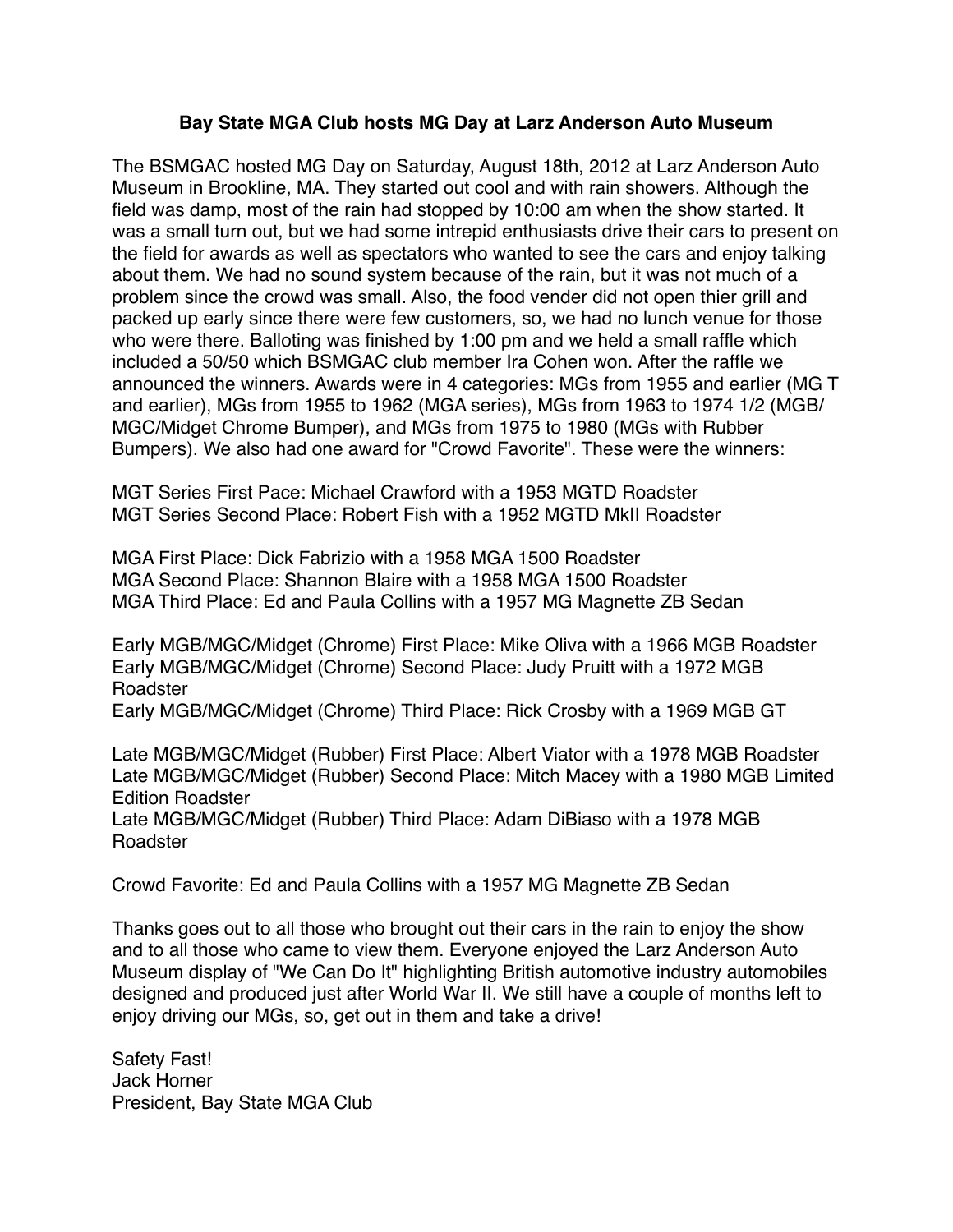Ed Collins Receiving the Crowd Favorite award from Jack Horner



The MGA section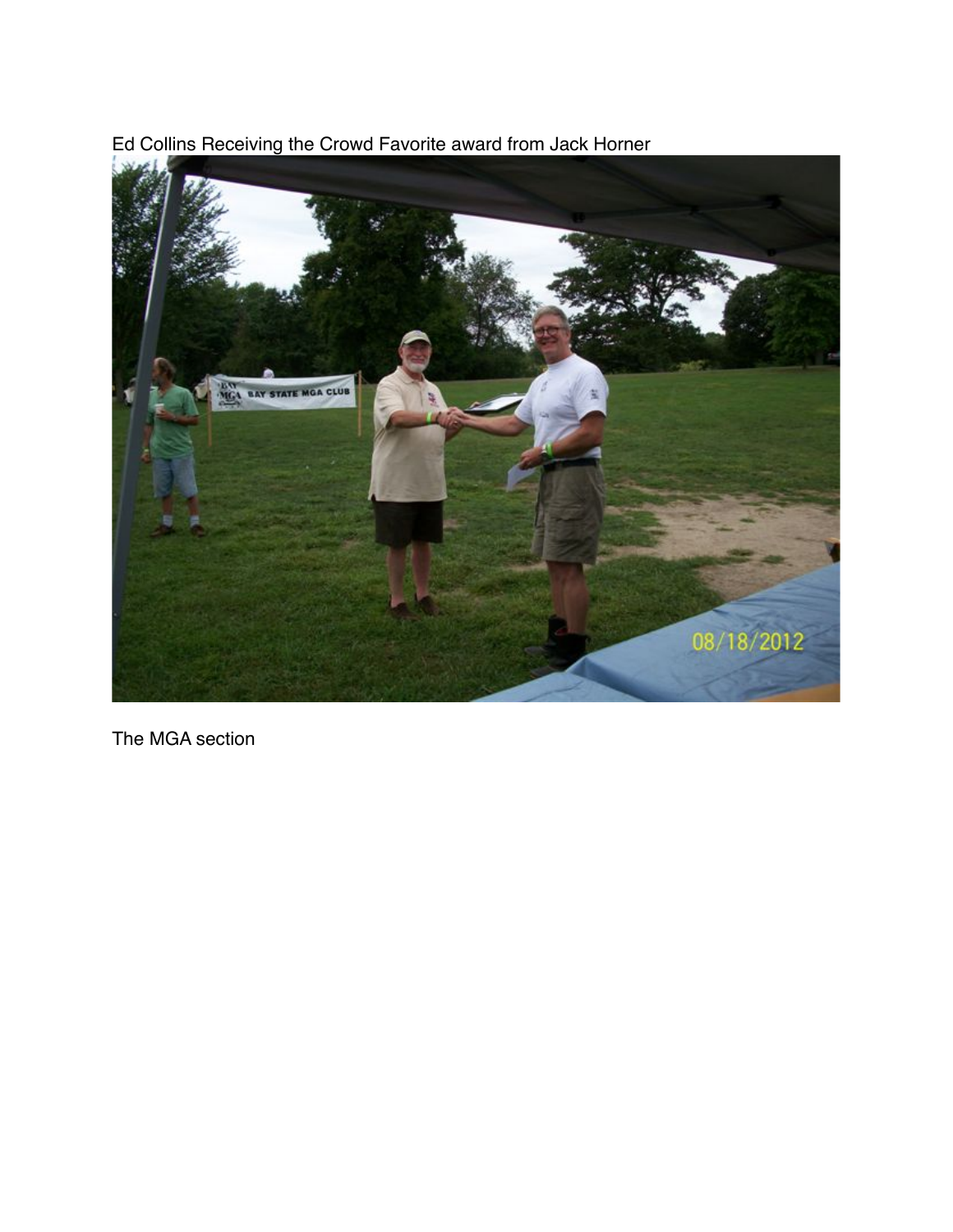

Rubber Bumper MGs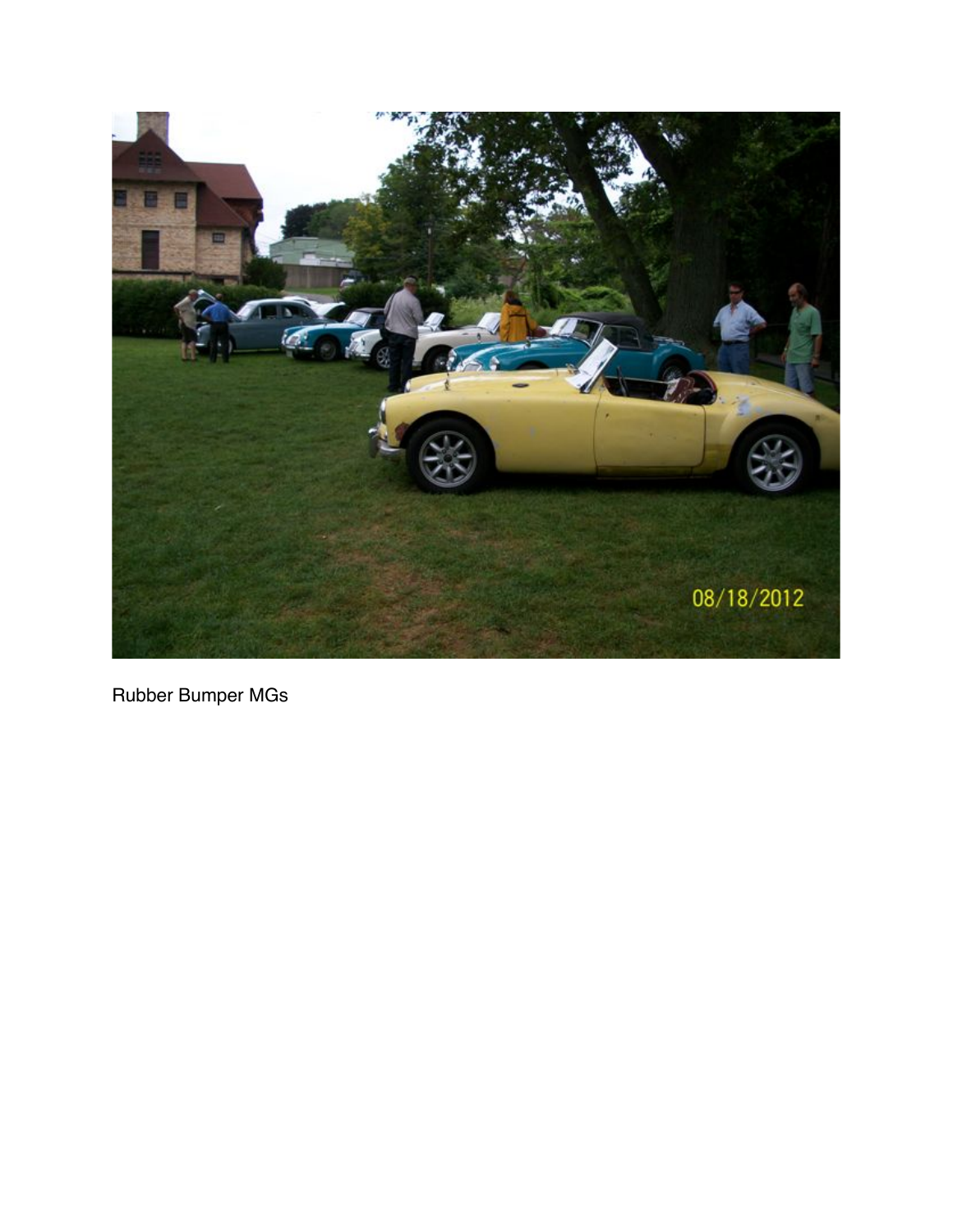

Chrome Bumper MGs from 1963 to 1974 1/2